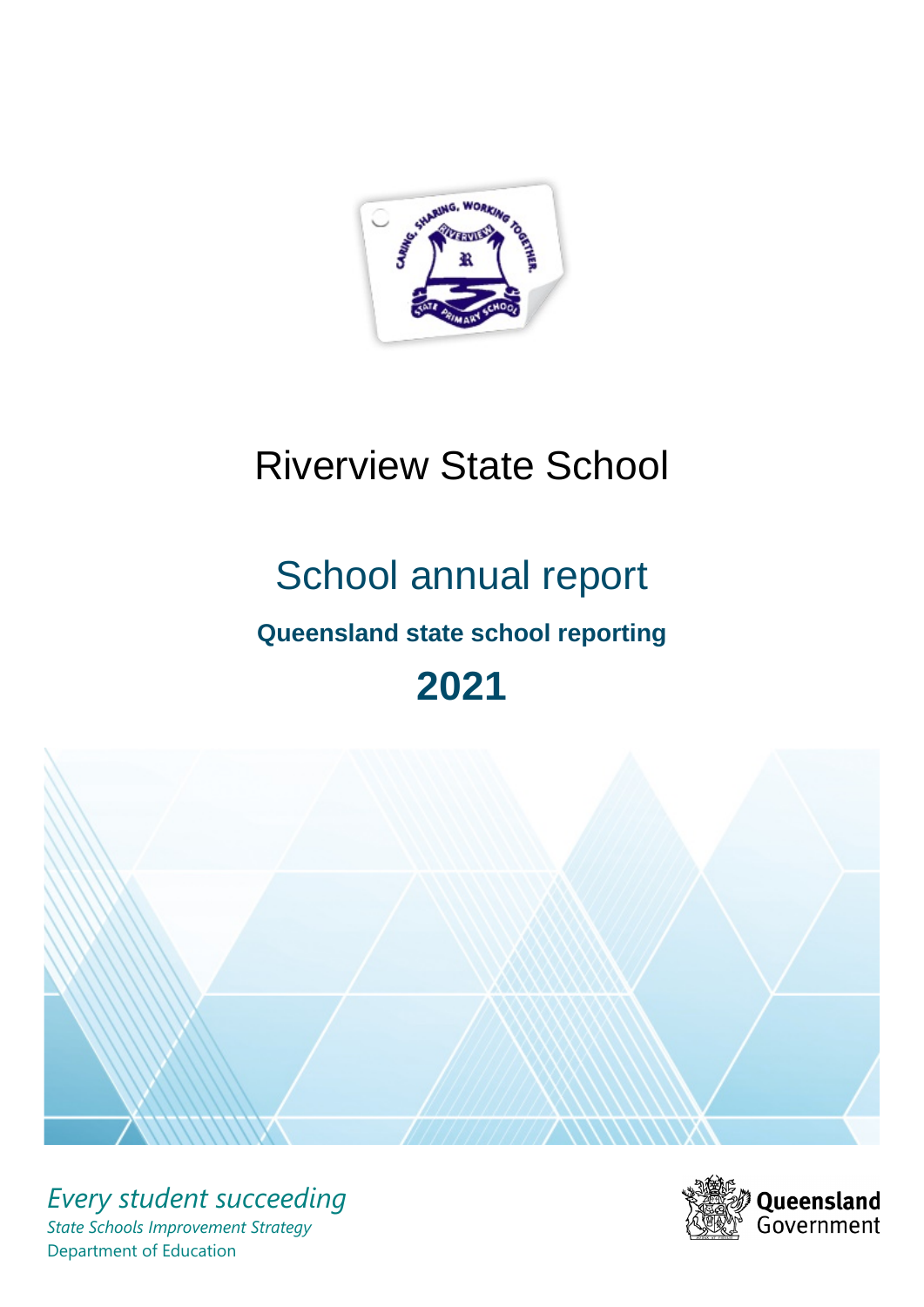**OFFICIAL – Public** Published as information source only. Public information used to create this report may not appear in this format in the public domain Please refer to disclaimer information.

#### **Contact details**

| <b>Postal Address</b> | PO Box 6021 Riverview 4303      |
|-----------------------|---------------------------------|
| <b>Phone</b>          | $(07)$ 3816 6111                |
| Fax                   |                                 |
| <b>Email</b>          | principal@riverviewss.eq.edu.au |
| Website               | https://riverviewss.eq.edu.au   |

#### **Disclaimer**

The materials presented in this report are distributed by the Department of Education (the department) as an information source only.

The information and data in this report is subject to change without notice.<br>The department makes no statements, representations, or warranties about the accuracy or completeness of, and you should not rely on, any informa report.

The department disclaim all responsibility and all liability (including without limitation, liability in negligence) for all expenses, losses, damages and costs you might incur as a result of the information in this report being inaccurate or incomplete in any way, and for any reason. Despite our best efforts, the department makes no warranties that the information in this report is free of infection by computer viruses or other contamination.

2021 School annual report Riverview State School 1 and 2008 1 and 2008 1 and 2008 1 and 2008 1 and 2008 1 and 2008 1 and 2008 1 and 2008 1 and 2008 1 and 2008 1 and 2008 1 and 2008 1 and 2008 1 and 2008 1 and 2008 1 and 2008 1 and 2008 1 and 2008 1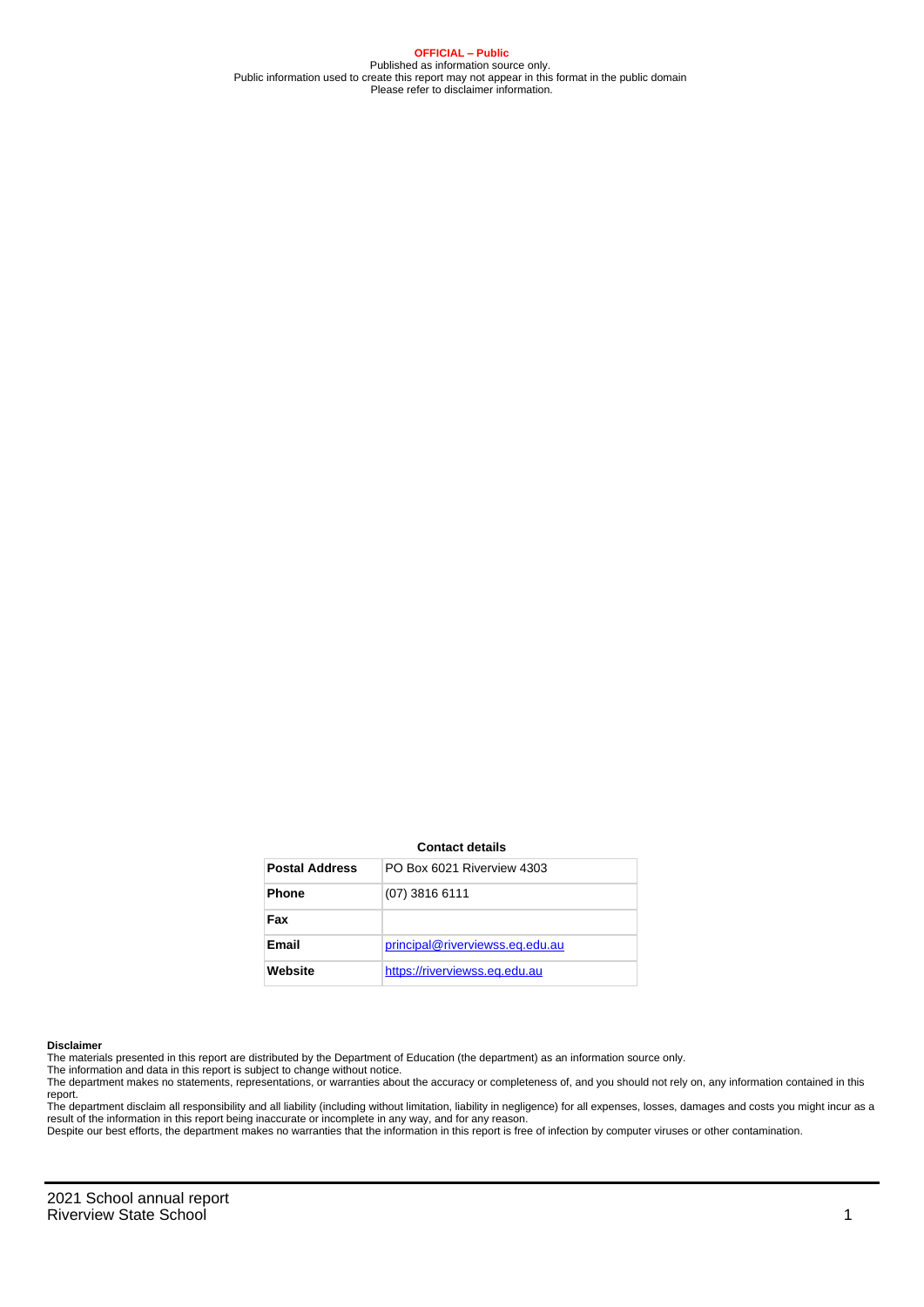| School context                   |                                                                                                                                                                                              |
|----------------------------------|----------------------------------------------------------------------------------------------------------------------------------------------------------------------------------------------|
| Coeducational or single sex      | Coeducational                                                                                                                                                                                |
| <b>Independent Public School</b> | No.                                                                                                                                                                                          |
| Year levels offered in 2021      | Prep Year - Year 6                                                                                                                                                                           |
| Webpages                         | Additional information about Queensland state schools is located on the:<br>My School website<br>Queensland Government data website<br>Queensland Government schools directory website.<br>٠ |

## **Characteristics of the student body**

### **Student enrolments**

#### **Table 1: Student enrolments by year level**

|                   |      | <b>February</b> |      |      | <b>August</b> |      |
|-------------------|------|-----------------|------|------|---------------|------|
| <b>Year Level</b> | 2019 | 2020            | 2021 | 2019 | 2020          | 2021 |
| <b>Prep Year</b>  | 32   | 46              | 40   | 34   | 43            | 39   |
| Year 1            | 37   | 37              | 41   | 39   | 43            | 41   |
| Year 2            | 39   | 35              | 36   | 45   | 40            | 40   |
| Year <sub>3</sub> | 39   | 42              | 35   | 40   | 43            | 37   |
| Year 4            | 42   | 41              | 44   | 42   | 44            | 44   |
| Year <sub>5</sub> | 43   | 38              | 41   | 44   | 41            | 43   |
| Year <sub>6</sub> | 38   | 41              | 42   | 43   | 43            | 43   |
| <b>Total</b>      | 270  | 280             | 279  | 287  | 297           | 287  |

Notes

1. Student counts include headcount of all full- and part-time students at the school.

## **Average class sizes**

#### **Table 2: Average class size information for each phase of schooling**

| <b>Year Levels</b> | 2019 | 2020 | 2021 |
|--------------------|------|------|------|
| Prep – Year 3      | つつ   | フフ   | 20   |
| Year 4 – Year 6    | 29   | 21   | フフ   |

Notes

1. Classes are measured against the target of 25 students per teacher in Prep to Year 3 and Years 11 to 12, and target of 28 students per teacher in Years 4 to 10. Where composite classes exist across cohorts (e.g. Year 3/4) the class size targets would be the lower cohort target.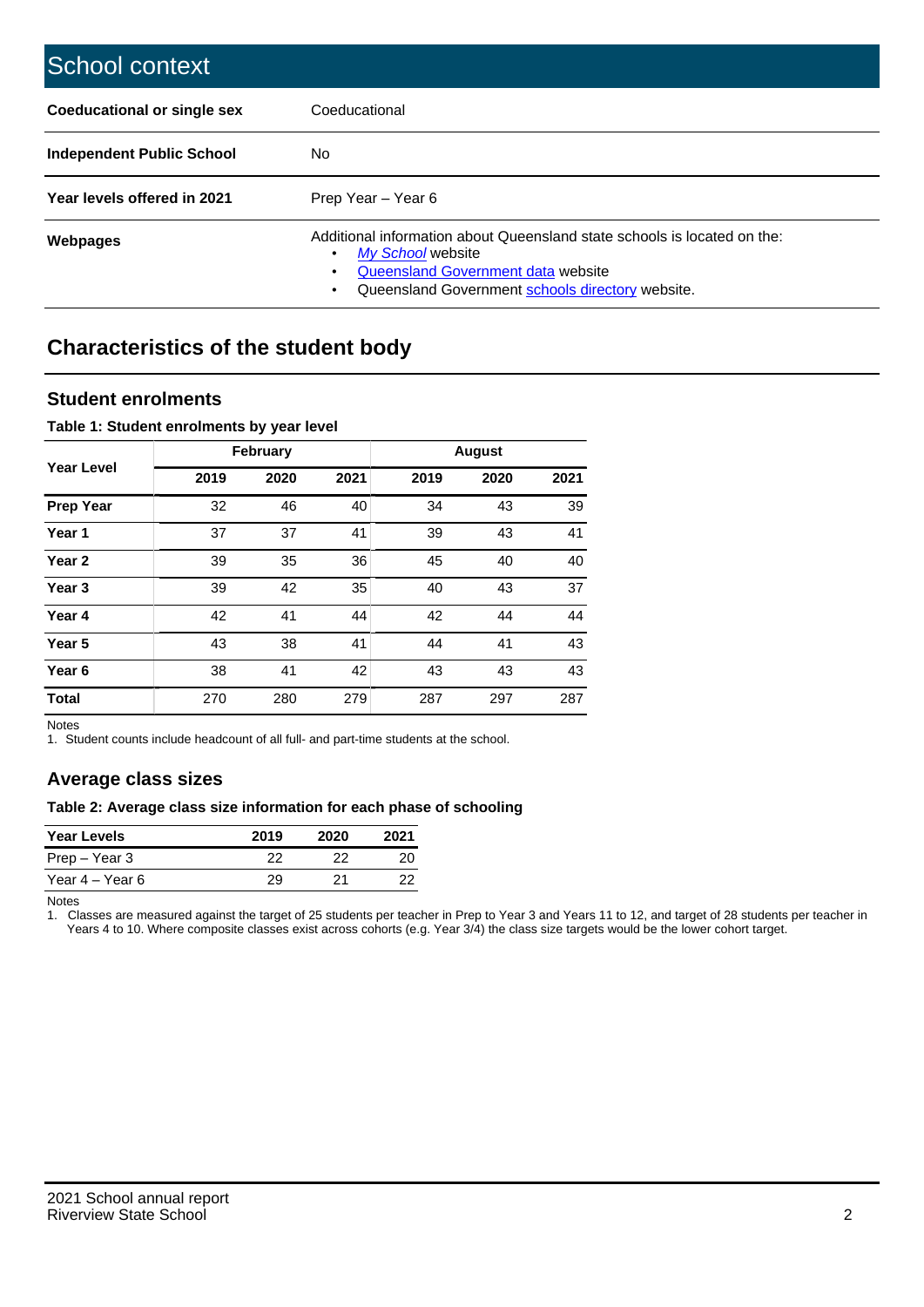## **Respectful relationships education**

To support students' learning, health and wellbeing all state schools are required to implement respectful relationships education through the Prep to Year 10 Australian Curriculum: Health and Physical Education and/or through school pastoral care programs across Prep to Year 12.

#### **Parent, student and staff satisfaction**

Tables 3–5 show selected items from the Parent/Caregiver, Student and Staff School Opinion Surveys. In response to the COVID-19 health emergency, the annual school opinion surveys of students, teachers and staff were not administered in 2020. A new time series started in 2021 and data from this collection is not considered directly comparable with earlier collections due to significant methodology changes.

For state level information go to the **[School Opinion Survey](https://qed.qld.gov.au/publications/reports/statistics/schooling/schools/schoolopinionsurvey) webpage**.

#### **Table 3: Parent/Caregiver Survey**

| Percentage of parents/caregivers who agree <sup>1</sup> that:                                               | 2019   | 2020 | 2021  |
|-------------------------------------------------------------------------------------------------------------|--------|------|-------|
| This is a good school.                                                                                      | 94.1%  |      | 87.2% |
| My child likes being at this school. <sup>2</sup>                                                           | 93.8%  |      | 83.0% |
| My child feels safe at this school. <sup>2</sup>                                                            | 94.1%  |      | 87.5% |
| My child's learning needs are being met at this school. <sup>2</sup>                                        | 88.9%  |      | 87.2% |
| My child is making good progress at this school. <sup>2</sup>                                               | 88.9%  |      | 85.1% |
| Teachers at this school expect my child to do his or her best. <sup>2</sup>                                 | 88.9%  |      | 97.8% |
| Teachers at this school provide my child with useful feedback about his or her school<br>work. <sup>2</sup> | 94.4%  |      | 84.8% |
| Teachers at this school motivate my child to learn. <sup>2</sup>                                            | 94.4%  |      | 91.5% |
| Teachers at this school treat students fairly. <sup>2</sup>                                                 | 88.9%  |      | 89.1% |
| can talk to my child's teachers about my concerns. <sup>2</sup>                                             | 94.1%  |      | 93.6% |
| This school works with me to support my child's learning. <sup>2</sup>                                      | 94.1%  |      | 85.1% |
| This school takes parents' opinions seriously. <sup>2</sup>                                                 | 81.3%  |      | 74.5% |
| Student behaviour is well managed at this school. <sup>2</sup>                                              | 94.1%  |      | 74.5% |
| This school looks for ways to improve. <sup>2</sup>                                                         | 94.1%  |      | 86.4% |
| This school is well maintained. <sup>2</sup>                                                                | 100.0% |      | 84.4% |

Notes

1. Agree represents the percentage of respondents who Somewhat Agree, Agree or Strongly Agree with the statement.

2. Nationally agreed parents/caregiver items.

3. DW = Data withheld to ensure confidentiality.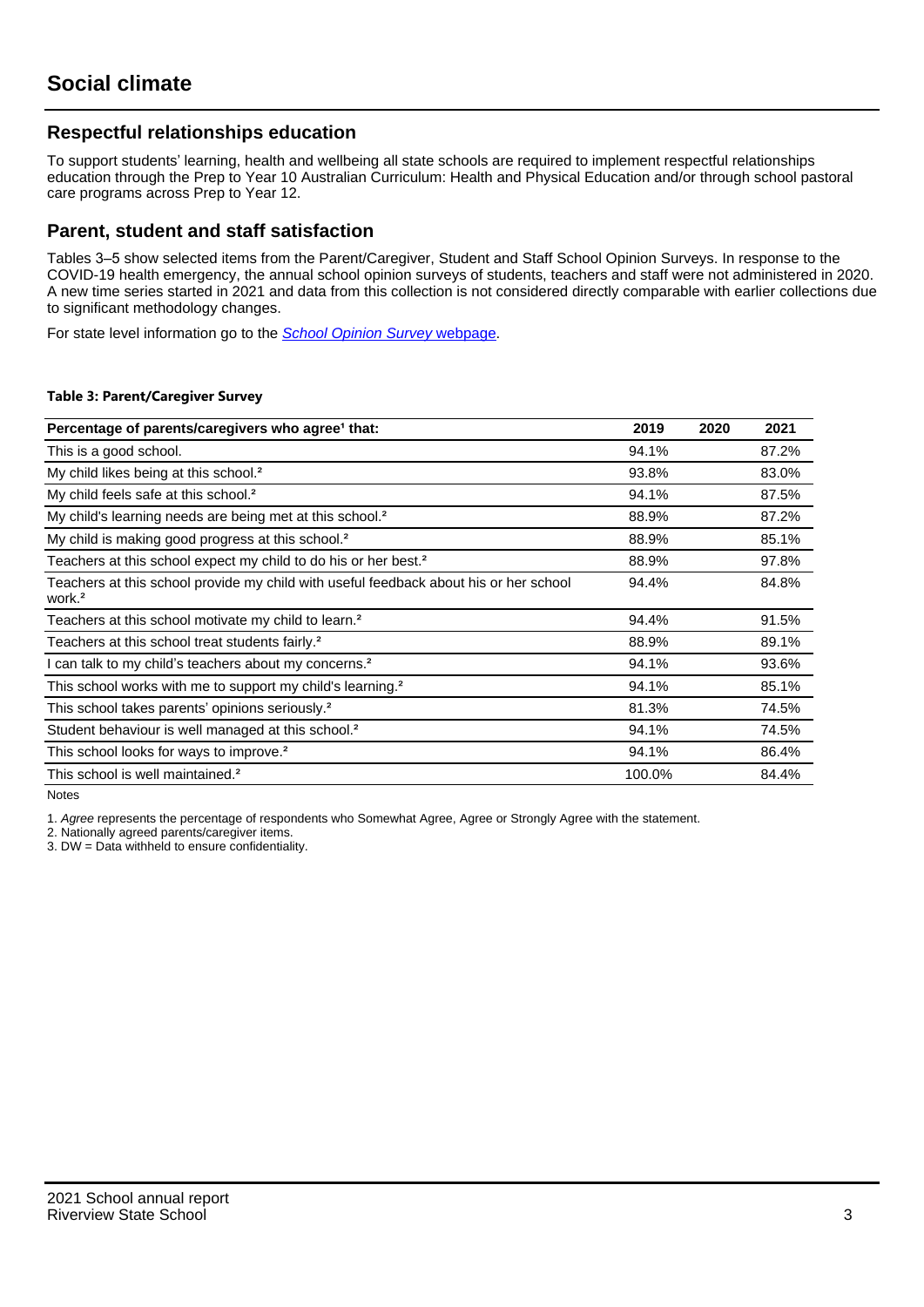#### **Table 4: Student Survey**

| Percentage of students who agree <sup>1</sup> that:                            | 2019  | 2020 | 2021   |
|--------------------------------------------------------------------------------|-------|------|--------|
| I like being at my school. <sup>2</sup>                                        | 90.8% |      | 84.4%  |
| I feel safe at my school. <sup>2</sup>                                         | 84.0% |      | 68.9%  |
| My teachers motivate me to learn. <sup>2</sup>                                 | 95.9% |      | 97.8%  |
| My teachers expect me to do my best. <sup>2</sup>                              | 98.7% |      | 100.0% |
| My teachers provide me with useful feedback about my school work. <sup>2</sup> | 93.2% |      | 95.7%  |
| Teachers at my school treat students fairly. <sup>2</sup>                      | 89.5% |      | 89.1%  |
| I can talk to my teachers about my concerns. <sup>2</sup>                      | 89.2% |      | 82.2%  |
| My school takes students' opinions seriously. <sup>2</sup>                     | 87.5% |      | 81.8%  |
| Student behaviour is well managed at my school. <sup>2</sup>                   | 77.0% |      | 64.4%  |
| My school looks for ways to improve. <sup>2</sup>                              | 96.1% |      | 88.9%  |
| My school is well maintained. <sup>2</sup>                                     | 90.5% |      | 86.0%  |
| My school gives me opportunities to do interesting things. <sup>2</sup>        | 90.8% |      | 93.2%  |

Notes

1. Agree represents the percentage of respondents who Somewhat Agree, Agree or Strongly Agree with the statement.

2. Nationally agreed student items.

3. DW = Data withheld to ensure confidentiality.

#### **Table 5: Staff Survey**

| Percentage of staff who agree <sup>1</sup> that:                                                            | 2019   | 2020 | 2021   |
|-------------------------------------------------------------------------------------------------------------|--------|------|--------|
| I feel confident embedding Aboriginal and Torres Strait Islander perspectives across the<br>learning areas. | 88.9%  |      | 95.5%  |
| I enjoy working at this school. <sup>2</sup>                                                                | 93.3%  |      | 80.0%  |
| I feel this school is a safe place in which to work. <sup>2</sup>                                           | 96.7%  |      | 75.0%  |
| I receive useful feedback about my work at this school. <sup>2</sup>                                        | 100.0% |      | 80.0%  |
| Students are encouraged to do their best at this school. <sup>2</sup>                                       | 100.0% |      | 100.0% |
| Students are treated fairly at this school. <sup>2</sup>                                                    | 96.6%  |      | 88.2%  |
| Student behaviour is well managed at this school. <sup>2</sup>                                              | 90.0%  |      | 85.3%  |
| Staff are well supported at this school. <sup>2</sup>                                                       | 96.6%  |      | 65.7%  |
| This school takes staff opinions seriously. <sup>2</sup>                                                    | 89.7%  |      | 72.2%  |
| This school looks for ways to improve. <sup>2</sup>                                                         | 100.0% |      | 97.1%  |
| This school is well maintained. <sup>2</sup>                                                                | 96.6%  |      | 97.1%  |
| This school gives me opportunities to do interesting things. <sup>2</sup>                                   | 93.3%  |      | 80.0%  |

Notes

1. Agree represents the percentage of respondents who Somewhat Agree, Agree or Strongly Agree with the statement.

2. Nationally agreed staff items.

3. DW = Data withheld to ensure confidentiality.

## **Description of how this school manages non-attendance**

Queensland state schools manage non-attendance in line with the Queensland Department of Education procedures: [Managing Student Absences and Enforcing Enrolment and Attendance at State Schools](https://ppr.qed.qld.gov.au/pp/managing-student-absences-and-enforcing-enrolment-and-attendance-at-state-schools-procedure); and [Roll Marking in State Schools,](https://ppr.qed.qld.gov.au/pp/roll-marking-in-state-schools-procedure) which outline processes for managing and recording student attendance and absenteeism.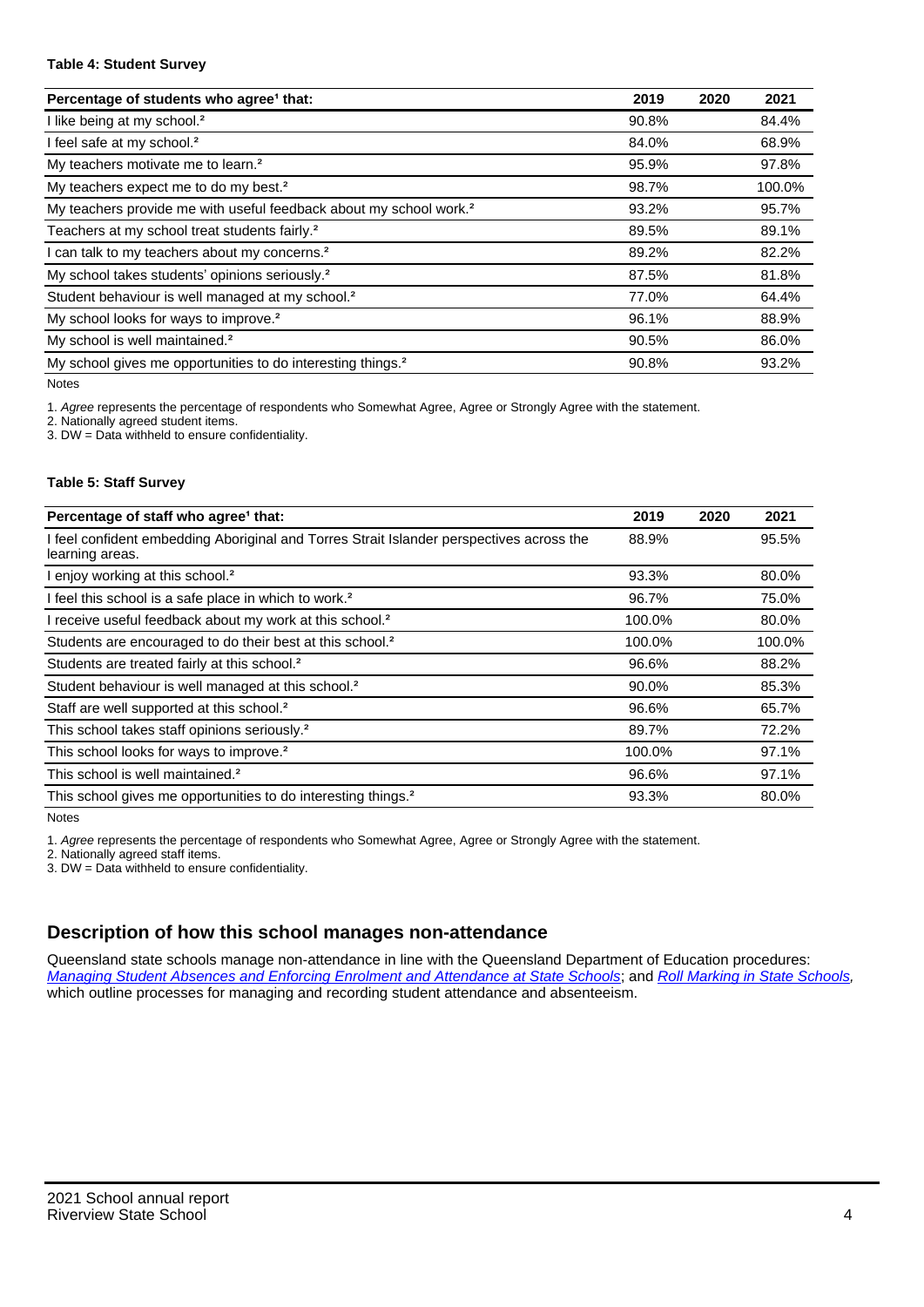## **School disciplinary absences**

#### **Table 6: Count of school disciplinary absences at this school**

| Type of school disciplinary absence | 2019 | 2020 | 2021 |
|-------------------------------------|------|------|------|
| Short suspension                    | 198  | 175  | 95   |
| Long suspension                     |      |      |      |
| Exclusion                           | 0    |      | 0    |
| Total                               | 199  | 177  | 96   |

Notes

1. School disciplinary absence (SDA) data is a total of short suspensions (1–10 days), long suspensions (11–20 days), exclusions and cancellations. 2. The number of SDAs is not the number of students who received an SDA as one student may be suspended several times in a school year. Each time a student is suspended it is recorded as an additional SDA. The data does not reflect the outcomes of appeal decisions.

3. 2020 data was impacted by the COVID-19 health emergency. There were significantly fewer SDAs during the home-based learning period (the first five weeks of Term 2) compared to other years.

## **School funding**

## **School income broken down by funding source**

School income, reported by financial year accounting cycle using standardised national methodologies and broken down by funding source is available via the  $My$  School website.

#### **How to access our income details**

- 1. Click on the My School link <http://www.myschool.edu.au/>.
- 2. Enter the school name or suburb of the school you wish to search.

|  | Search by school name or suburb |  | <b>School sector</b> |  | $\sim$ and $\sim$ represents the set of $\sim$ | <b>State</b> |  |  |  |
|--|---------------------------------|--|----------------------|--|------------------------------------------------|--------------|--|--|--|
|--|---------------------------------|--|----------------------|--|------------------------------------------------|--------------|--|--|--|

3. Click on View School Profile to access the school's profile.



4. Click on Finances and select the appropriate year to view school financial information.

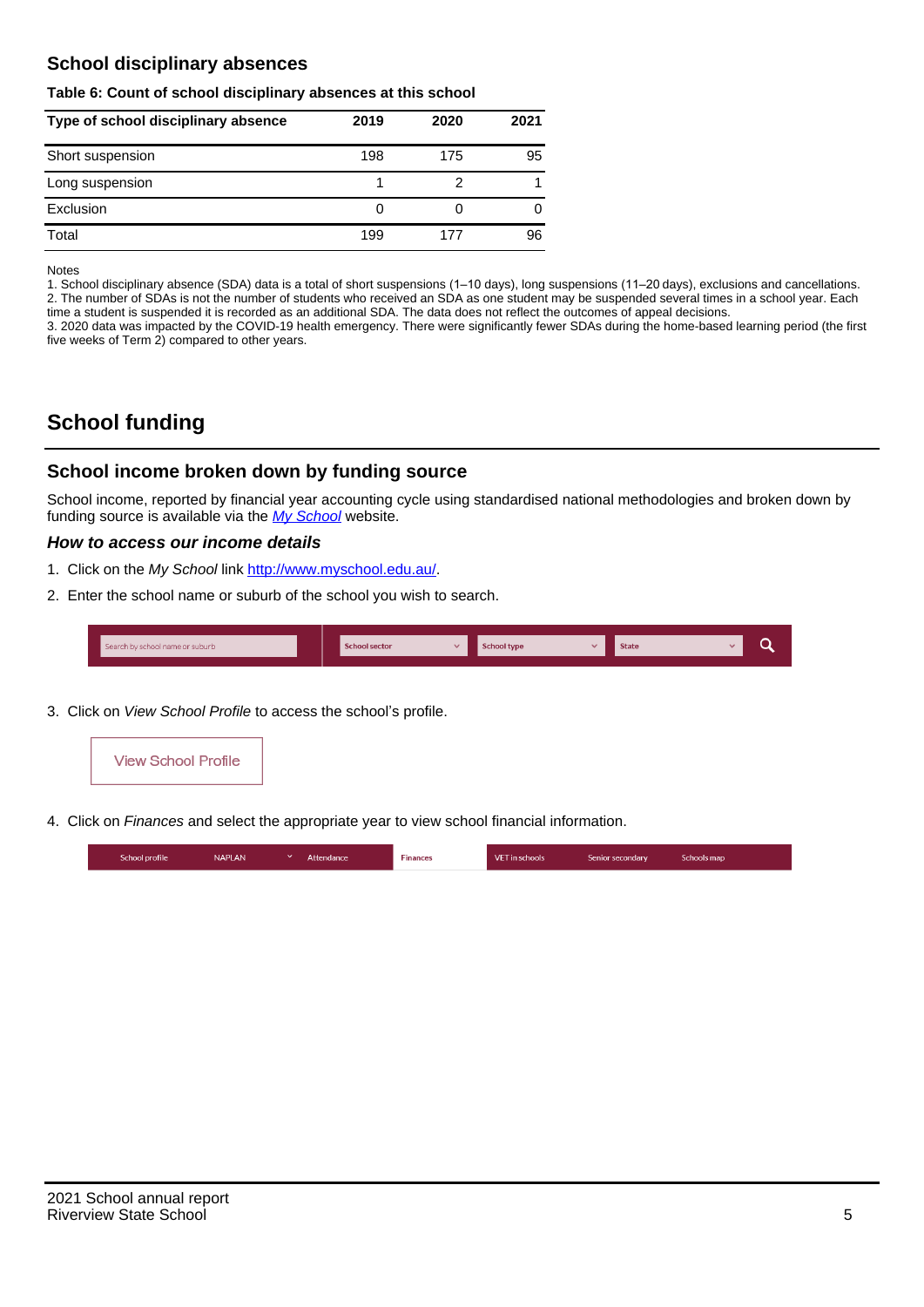## **Teacher standards and qualifications**

The Teacher registration eligibility requirements: Policy (p.1) states:

To be eligible for registration, a person must satisfy the Queensland College of Teachers (QCT) that they meet requirements regarding qualification and experience, or have otherwise met the requirements of the Australian Professional Standards for Teachers (APST). A person must also satisfy the QCT that they are suitable to teach and meet English language proficiency requirements. All these requirements are specified in the Act and the Education (Queensland College of Teachers) Regulation 2005 (the Regulation).

The qualifications required for teacher registration are successful completion of either -

- (a) a four-year initial teacher education program including teacher education studies of at least one year (e.g. a Bachelor of Education, or a double Bachelor degree in Science and Teaching) or
- (b) a one-year graduate initial teacher education program following a degree (e.g. a one-year Graduate Diploma of Education (Secondary) after a three-year Bachelor degree) or
- (c) another course of teacher education that the QCT is reasonably satisfied is the equivalent of (a) or (b). These are considered on a case-by-case basis.

For more information, please refer to the following link:

• <https://www.qct.edu.au/registration/qualifications>

## **Workforce composition**

## **Staff composition, including Indigenous staff**

**Table 7: Workforce composition for this school**

| Non-teaching staff<br><b>Teaching staff</b> |      |      |      |      | <b>Indigenous staff</b> |      |      |      |      |
|---------------------------------------------|------|------|------|------|-------------------------|------|------|------|------|
| <b>Description</b>                          | 2019 | 2020 | 2021 | 2019 | 2020                    | 2021 | 2019 | 2020 | 2021 |
| Headcount                                   | 24   |      | 28   | 15   | 14                      | 18   | <5   |      |      |
| <b>FTF</b>                                  | 22   | 25   | 25   |      |                         | 13   | <5   |      |      |

Notes

1. Teaching staff includes school leaders.

2. Indigenous refers to Aboriginal and Torres Strait Islander people of Australia.

3. FTE = full-time equivalent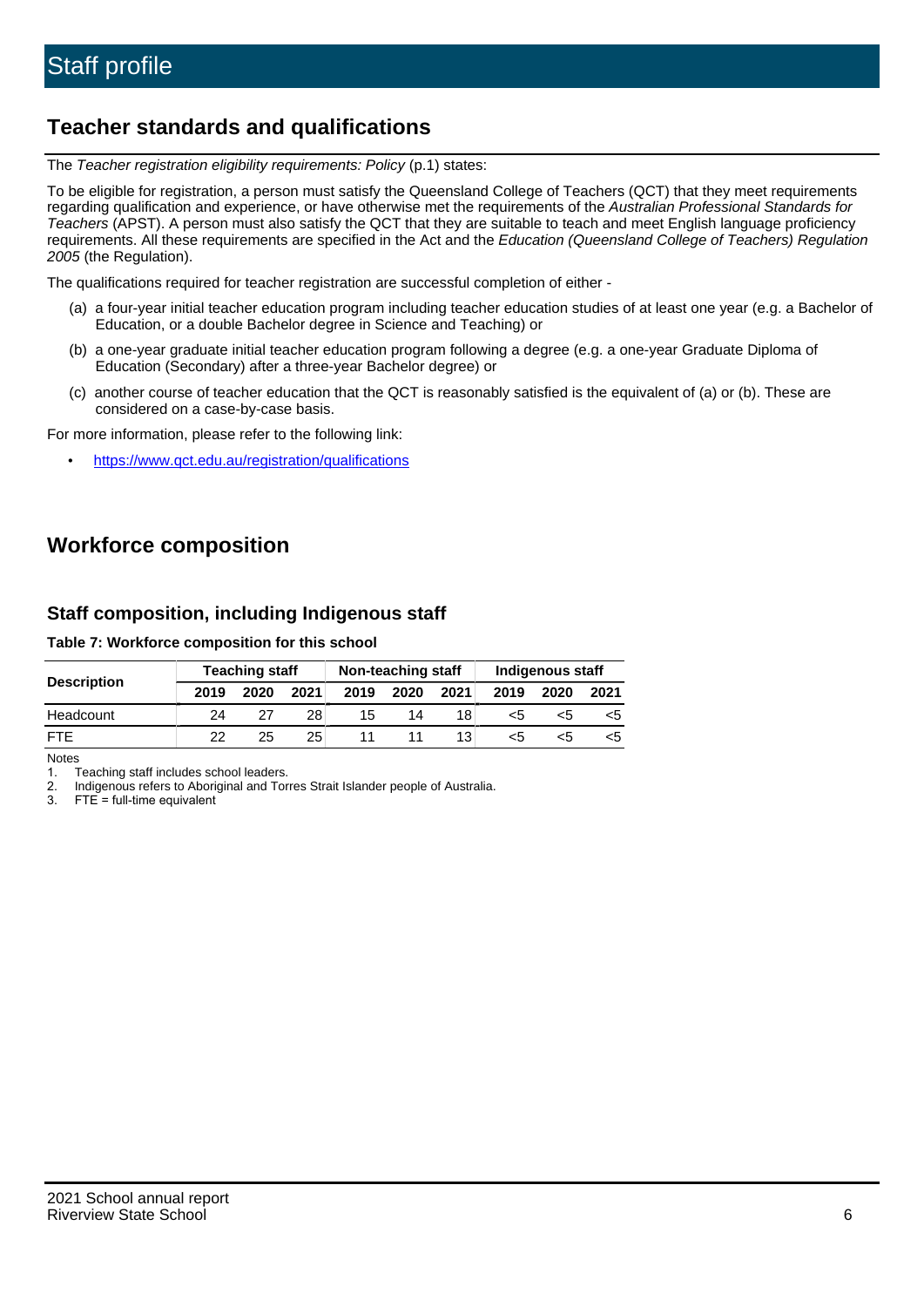## **Key student outcomes**

## **Student attendance**

Tables 8–9 show attendance rates at this school as percentages. In 2020, the COVID-19 health emergency affected student attendance in Queensland Government schools. Comparisons between 2020 and other years' attendance data should not be made.

#### **Table 8: Overall student attendance at this school**

| <b>Description</b>                                  | 2019 | 2020 | 2021 |
|-----------------------------------------------------|------|------|------|
| Overall attendance rate for students at this school | 87%  | 83%  | 87%  |

Notes

1. The attendance rate is the full- and part-time days attended as a percentage of enrolled school days.

2. Full-time students only.

#### **Table 9: Student attendance rates for each year level at this school**

| <b>Year Level</b> | 2019 | 2020 | 2021 |
|-------------------|------|------|------|
| Prep Year         | 85%  | 86%  | 86%  |
| Year <sub>1</sub> | 86%  | 81%  | 86%  |
| Year 2            | 86%  | 83%  | 87%  |
| Year 3            | 86%  | 80%  | 85%  |
| Year 4            | 89%  | 81%  | 86%  |
| Year 5            | 86%  | 86%  | 87%  |
| Year <sub>6</sub> | 89%  | 81%  | 90%  |

Notes

1. The attendance rate is the full- and part-time days attended as a percentage of enrolled school days.

2. Full-time students only.

3. DW = Data withheld to ensure confidentiality